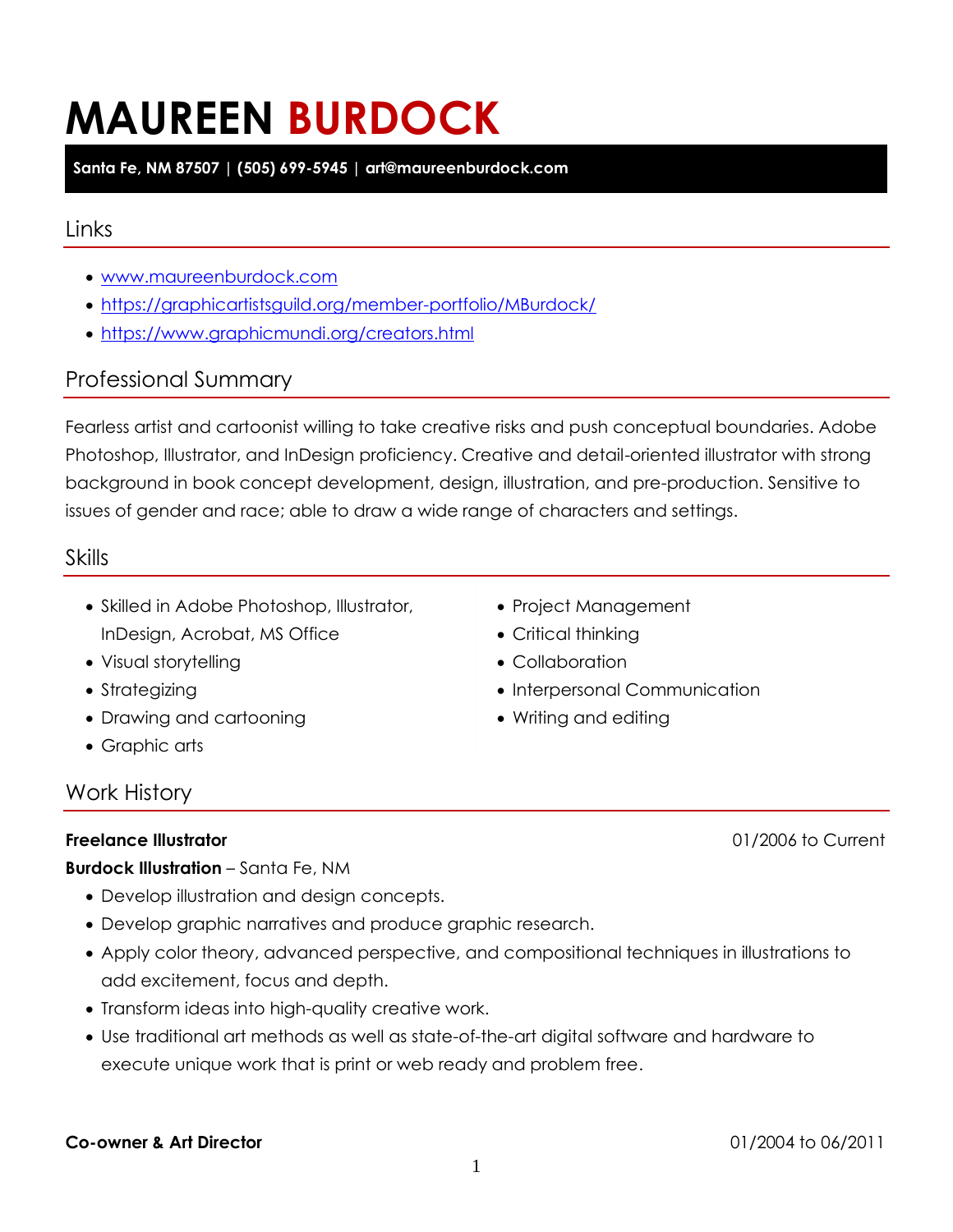**Thema Design, LLC** – Santa Fe, NM

- Consulted with clients to identify design and/or illustration requirements for each project.
- Developed schematics showcasing design layout and/or illustration concepts, individual components and production procedures.
- Obtained approval of concepts by submitting rough drafts to clients.
- Incorporated design changes based on feedback from clients.
- Developed design deliverables that elevated, differentiated and functioned on-brand and on-strategy.
- Helped company advance industry standing by creating innovative concept designs and unique illustrations.
- Applied understanding of illustration and design principals and deep technical knowledge to translate ideas into complete publications and products.
- Maintained graphic design knowledge by attending various workshops, professional society gatherings, and meetings.

## **Creative Director** 01/2006 to 04/2006

## **Inside Santa Fe Magazine** – Santa Fe, NM

- Evaluated and approved image retouch work and art proofs to deliver quality results.
- Worked with local businesses to build their individual advertisements.
- Preserved branding standards of assigned accounts.
- Anticipated design issues and proved to be proactive in developing effective solutions.
- Collaborated with production on task list creation to meet overall project goals on time.
- Carefully prepared all design layouts into prepress files for web and offset printing.

## **Instructor for Digital Print Production**

#### **Northern New Mexico College** – Española, NM

- Evaluated and revised lesson plans and course content to achieve student-centered learning.
- Used learning assessments to regularly monitor student understanding of class concepts and materials.
- Tracked student progress, frequently checking in with struggling students and identifying root causes of problems.
- Implemented and optimized new curriculum and day-to-day instruction to align educational strategies with industry best practices.
- Developed classroom guidelines and assignment rules to communicate expectations.

## **Production Artist & Manager** 01/2003 to 08/2004

**Factory 56** – Santa Fe, NM

- Coordinated vision with customers, marketing and project managers.
- Created digital and print layouts for diverse materials.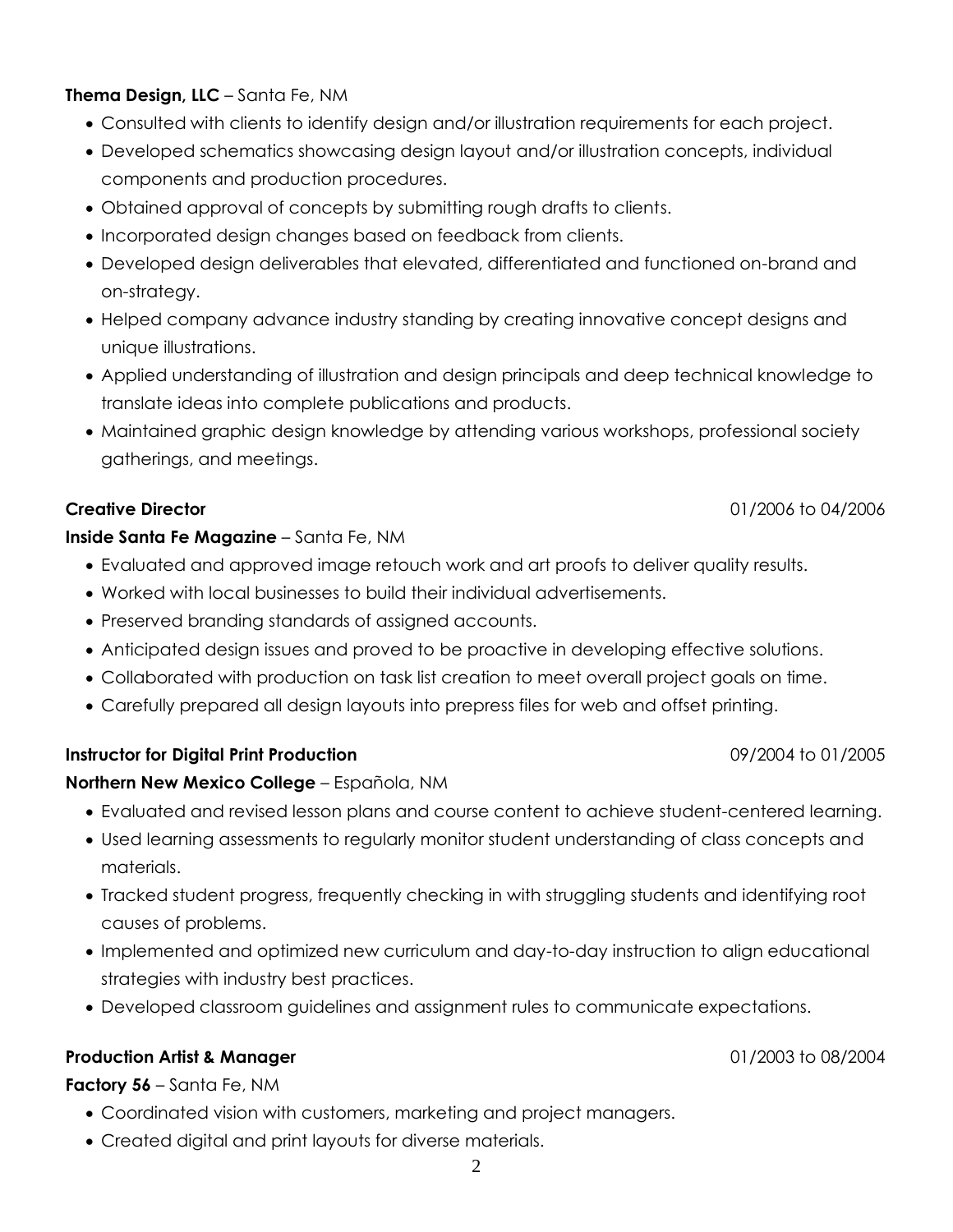- Developed packaging layouts, materials and graphics.
- Prepared proof artwork using Adobe Illustrator and hand-drawn sketches.
- Designed new artwork for use in range of advertising, marketing and corporate branding projects.
- Applied knowledge of printing standards to create high-quality images.
- Adjusted existing logos, characters and other assets for different uses.
- Generated marketing materials such as brochures, ads and commercials.
- Helped to develop brand with consistent design.
- Managed all phases of new product developments, including conceptualizing designs, managing milestones and incorporating customer feedback.

#### **Designer, Prepress Art Department** 01/2001 to 01/2002

#### **Roller Printing Company** – Santa Fe, NM

- Proofed all job orders, securing client approval prior to production.
- Multi-tasked to keep all assigned projects running effectively and efficiently.
- Examined job orders to determine quantity, stock specifications, colors and special printing instructions.
- Served customers in a friendly, efficient manner following outlined steps of service.
- Used coordination and planning skills to achieve results according to schedule.

# **Education**

## **Ph.D.**: Cultural Studies **Cultural Studies Cultural Studies Cultural Studies Cultural Studies Cultural Studies**

## **University of California - Davis** - Davis, CA

Dissertation: *Queen of Snails*, a graphic memoir about displacement and transgenerational memory.

- Received Provost's Fellowship in the Arts, Humanities, and Social Sciences, UC Davis, 2014-2015
- Received Provost's Dissertation Year Fellowship, UC Davis, 2019-2020
- Awarded UC Davis Allen G. Marr Prize for Superior Dissertation Work, 2021
- Maintained 4.0 GPA

## **Master of Arts**: Visual And Critical Studies **05/2014** 05/2014

#### **California College of The Arts** - San Francisco, CA

Thesis: "Chimeric Practices: Decolonizing Comics," a consideration of transnational graphic narrative practices originating outside of Western mainstream comics traditions.

#### **Master of Arts**: Fine Arts **Contract Contract Contract Contract Contract Contract Contract Contract Contract Contract Contract Contract Contract Contract Contract Contract Contract Contract Contract Contract Contract Cont**

**California College of The Arts** - San Francisco, CA